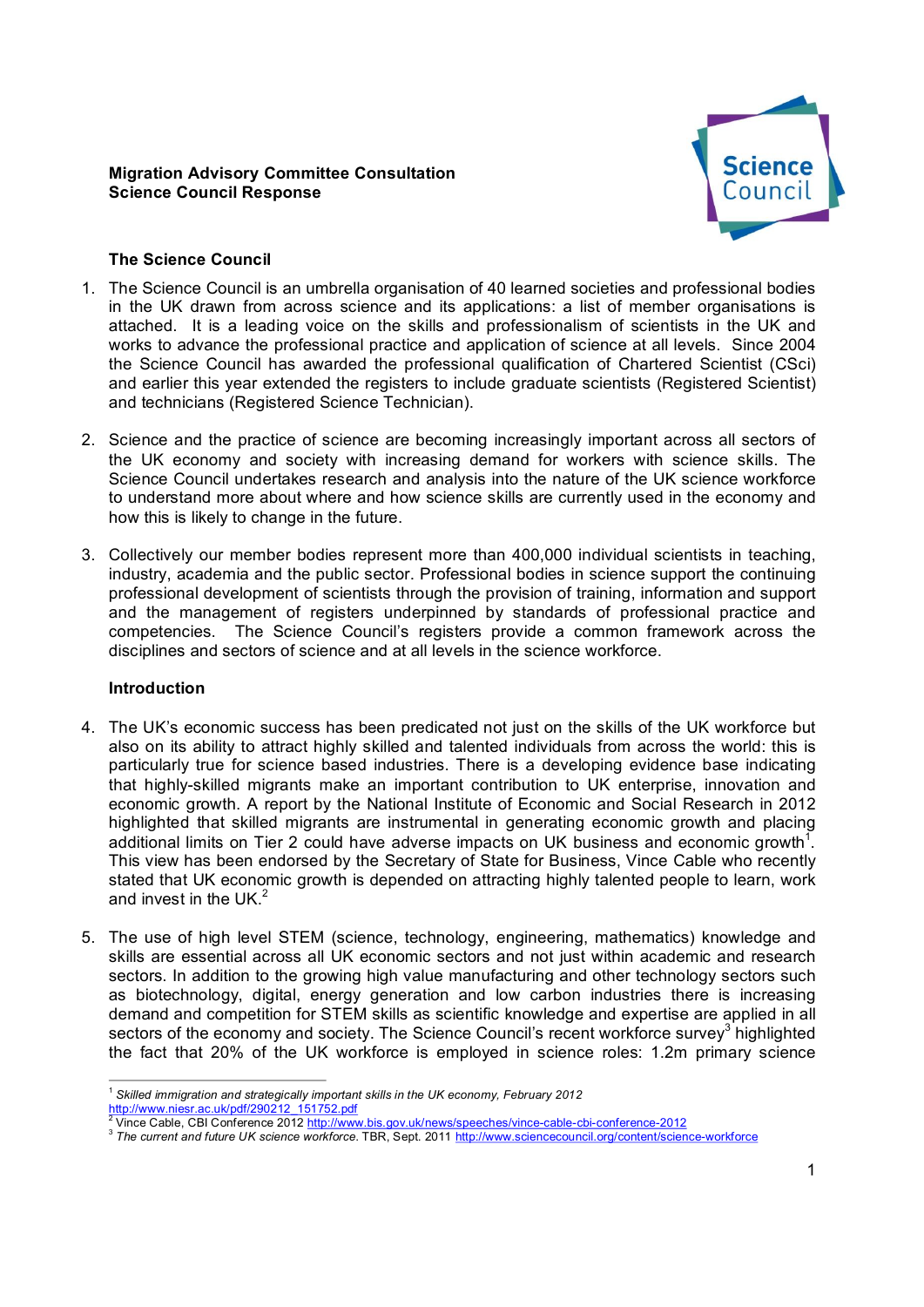workers $^4$  and 4.6m secondary science workers $^5$ . This is projected to rise to more than 7 million by 2030.

- 6. The workforce survey also identified that nearly 1.4m science workers in the UK are qualified to post-graduate level, equating to 25% of the science workforce. In comparison, only 9% of the total workforce is qualified to the same level. This demonstrates that there is tremendous demand for high-level STEM qualifications across the entire economy.<sup>6</sup>
- 7. The Science Council is concerned that the message the UK is "open for business"<sup>7</sup> is not being consistently applied across government departments. While the Prime Minister has stated his aspiration to make the UK one of the best places in the world to do business<sup>8</sup>, conflicting announcements in other areas of government policy has led to a perception that non-EU workers and students are not welcome. For example the Minister for Immigration recently said that it was the Government's policy to reduce immigration to less than one hundred thousand<sup>9</sup>.
- 8. In addition to conflicting policy announcements there is a lack of transparency on how the net migration figures and the current annual quota of 20,700 visas for non-EU applicants in Tier 2 have been determined and how the distribution of places between the Tiers and occupations was agreed. Given the potential impact of these policies it is important that long-term skills planning policy is more closely joined-up across government and that decisions on immigration quota policy are discussed with key stakeholders and are totally transparent.

## **The Sunset Clause**

- 9. The Science Council is concerned with the implications that a proposed two-year Sunset Clause for shortage occupations would have for the UK economy. The UK Government must ensure that the country has a workforce with the appropriate knowledge, skills and experience to enable it to compete internationally, and create an environment which helps businesses to flourish. This will require a long term commitment across government, to ensure that programmes are effective in addressing issues of recruitment, retention and training. Furthermore a number of sectors and particularly those in secondary science occupations have a impending problem with an ageing workforce. STEM occupations in agriculture and aquaculture, energy and environmental sectors, public sector, professional organisations and consultancies have an above average proportion of workers in the 55+ age group. <sup>10</sup> Many of the occupations in these sectors are currently on the shortage occupation list and there is thus a real danger that removal from the shortage occupation list after two years will leave the UK economy without high-level skills, knowledge and experience in a number of economically vital sectors.
- 10. The UK must attract more young people to study STEM subjects for longer if it is to address the STEM skills demands for the future. While there is some evidence that there is an upward trend in the take-up of STEM subjects post-16 in the UK it is unlikely that supply will meet demand for

<sup>&</sup>lt;sup>4</sup> Workers in occupations that are purely science based and require the consistent application of scientific knowledge and skills in order to execute the role effectively

 $^5$  Workers in occupations that are science related and require a mixed application of scientific knowledge and skills alongside other skill sets, which are often of greater importance to executing the role effectively.

<sup>&</sup>lt;sup>6</sup>The current and future UK science workforce. TBR, Sept. 2011 http://www.sciencecouncil.org/content/science-workforce<br>
<sup>7</sup> http://www.bis.gov.uk/news/speeches/vince-cable-science-openness-internationalisation<br>
<sup>8</sup> Prime

<sup>&</sup>lt;u>investment conference</u><br>http://www.publications.parliament.uk/pa/cm201213/cmselect/cmbis/uc425-i/uc42501.htm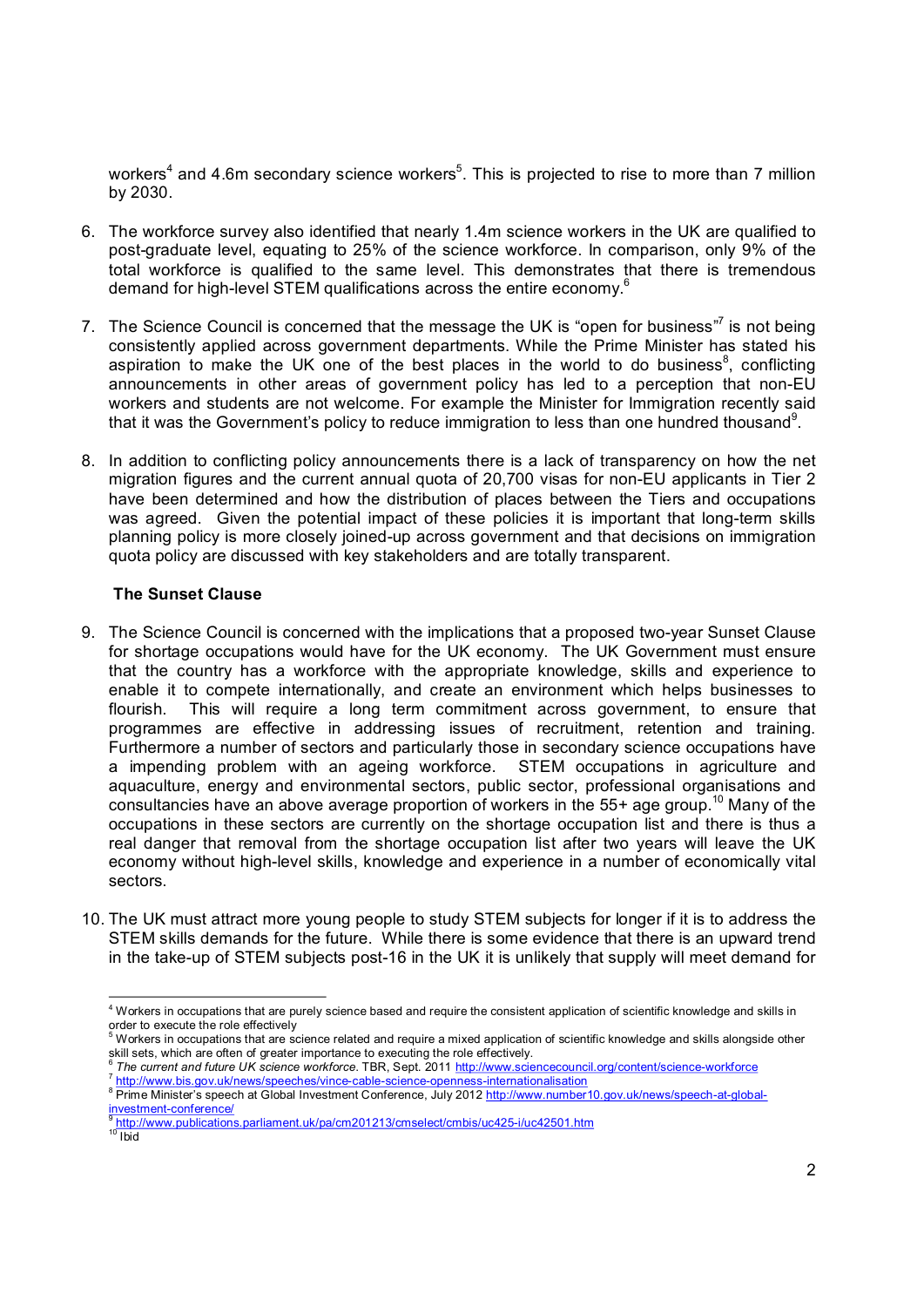some time as it will take many vears for these individuals to gain the knowledge and experience required. To qualify for Chartered Scientist (and similarly for other Chartered professions in STEM) would be typically eight or more years from the start of an undergraduate course enabling individuals to acquire the combination of high-level scientific knowledge and experience (typically demonstrated by an accredited Masters qualification) together with four years of post-graduate level experience.

- 11. In this context, a two-year time frame does not adequately take into account the length of time required to attract, educate and train a resident workforce for the highly skilled roles that the UK economy will need in the future. The Science Council fully supports the Government's desire to reduce unemployment in the resident workforce, but it would caution against any notion that the current level of unemployment automatically means that there is under-utilised resident capacity to fill shortage occupations.
- 12. Generating economic growth in the UK requires the employment of highly skilled individuals. Restricting or preventing companies from appointing talented individuals from outside the UK to fill vacancies - until such time that they can be filled by the resident population - will be detrimental to the development of the UK economy in the near future. Although it is essential that we attract, educate and train UK citizens to fill shortage gaps, such action will not take care of the UK's immediate problem of low economic growth.
- 13. We are not aware of any evidence which suggests that the longer an occupation remains on the shortage list, the less incentive employers have to train the resident workforce. If this is the case then it is the responsibility of Government to provide businesses with the right incentives to invest in training and continuous professional development of the resident workforce for those occupations that have remained on the list for more than two years.

### **Science Workforce**

- 14. Science is in itself an international activity and many professional scientists will have experience of working internationally. Chartered Scientists are an international community with 13% of those on the register being overseas professionals. Many scientists take pride in the international nature of their work and enjoy working in international multi-disciplinary teams, recognising that the scale and immediacy of the issues the world faces, together with the pace of change in science and technology and its increasing multidisciplinary nature and global competitiveness, demands greater interaction and cooperation between scientists from across the world now and in the future.
- 15. A recent CBI study<sup>11</sup> found that the quality of the UKs scientific research base is one of the most significant factors encouraging international companies to bring high-value investment to the UK. This is borne out by the fact that the largest areas of industry R&D investment in the UK and investment globally are currently focused in areas of intense global competition: pharmaceuticals, biotechnology, aerospace and defence, and software and computer services<sup>12</sup>. This concern has been articulated by the Association of the British Pharmaceutical Industry:

<sup>&</sup>lt;sup>11</sup> Making the UK the best place to invest. CBI, April 2011<u>http://www.cbi.org.uk/media/934670/making-the-uk-the-best-place-to-<br>invest-report.pdf</u>

The 2010 R&D Scorecard. Department for Business, Innovation and Skills, November 2010 [http://webarchive.nationalarchives.gov.uk/20101208170217/http:/www.innovation.gov.uk/rd\\_scoreboard/downloads/2010\\_RD\\_Scor](http://webarchive.nationalarchives.gov.uk/20101208170217/http%3A/www.innovation.gov.uk/rd_scoreboard/downloads/2010_RD_Scoreboard_analysis.pdf) eboard\_analysis.pdf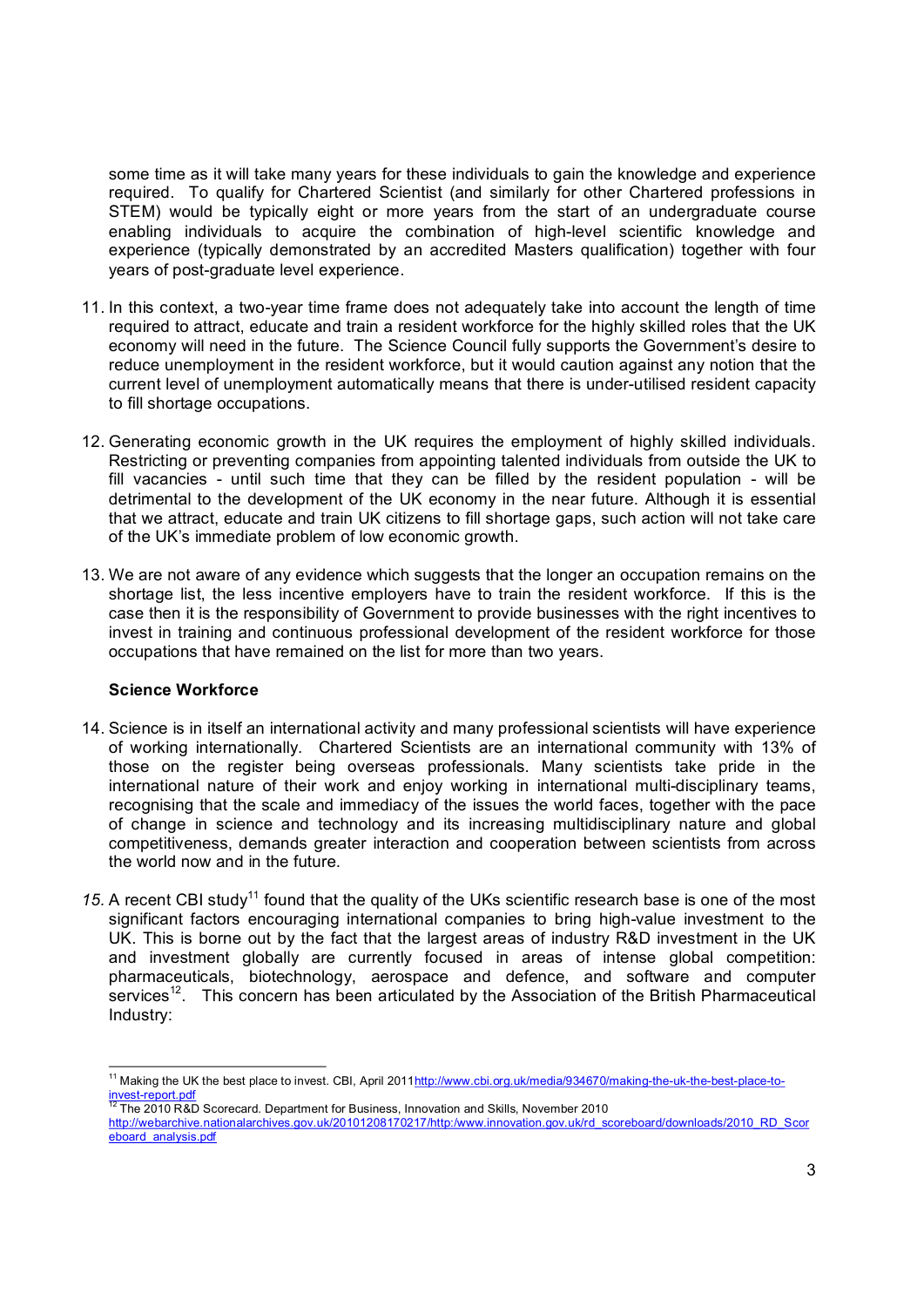"*Companies have invested in the UK, in many cases making the UK their European headquarters or European research and development hub. International headquarters of global companies and centres of research excellence need to employ staff from around the world and, where necessary, recruit globally*". <sup>13</sup>

- 16. High-tech commercial ventures, including spin-out enterprises, also tend to cluster in regions where high-quality research is accomplished, usually also in a globally comptetitive and international environment: examples in the UK include Oxford and Cambridge, and 'Silicon Roundabout' in London. The geographical proximity of these companies facilitates the exchange of ideas and collaborations between academia and commerce, and when seeking to fill vacancies or expand, the commercial sector has immediate access to a talented and qualified pool of suitably qualified personnel.
- 17. To maintain its competitive advantage in its research and development activities, the UK will need to attract the international companies that are seeking to establish internationally competitive research centres: such companies will wish to draw the necessary skills and knowledge from beyond the UK workforce. UK immigration policy must therefore value and encourage the contribution made by highly-skilled workers from overseas to the generation of economic growth in the UK.

## **Postgraduate Students**

- 18. The number of international students pursuing postgraduate study in the UK has increased steadily over recent years and the income and critical mass generated from this has been crucial for maintaining the viability of specialised courses across science and technology disciplines, a concern also expressed in a recent House of Lords Select Committee inquiry into higher education in STEM subjects.<sup>14</sup> Consultation with our member bodies indicates concern that reduced funding for UK postgraduate students in areas where there are already skills shortages will have a long-term negative impact on the skill and knowledge acquisition of the resident workforce, and thus on strategically important research areas. The removal of public funding for post-graduate training in the UK has increased the competition to recruit from countries such as China and India. Unless this issue is tackled the number of appropriately skilled home post-graduates will not increase.
- 19. There seems to be little evidence of private companies offering support on the same scale, as individual graduates may not be retained in employment by their sponsoring company for long enough to justify the investment. Small and medium-sized employers are especially vulnerable in this situation as they tend to lack the financial clout and time resource to support the types of training schemes that larger organisations do: it is important to note that many of the important emerging technology sectors are also led by SMEs. Current research being undertaken by the Science Council identifies that 54% of STEM graduates are employed in SMEs.

parliamentary/Documents/Home%20Affairs%20Committee%20Inquiry%20into%20the%20Inmigration%20cap.pdf<br><sup>14</sup> Higher Education in STEM subjects. House of Lords Science & Technology Committee, July 2012.

<sup>&</sup>lt;sup>13</sup> Evidence given to the Home Affairs Select Committee, September 2010 http://www.abpi.org.uk/our-work/policy-

http://www.parliament.uk/business/committees/committees-a-z/lords-select/science-and-technology-sub-committee-i/news/stemreport-published/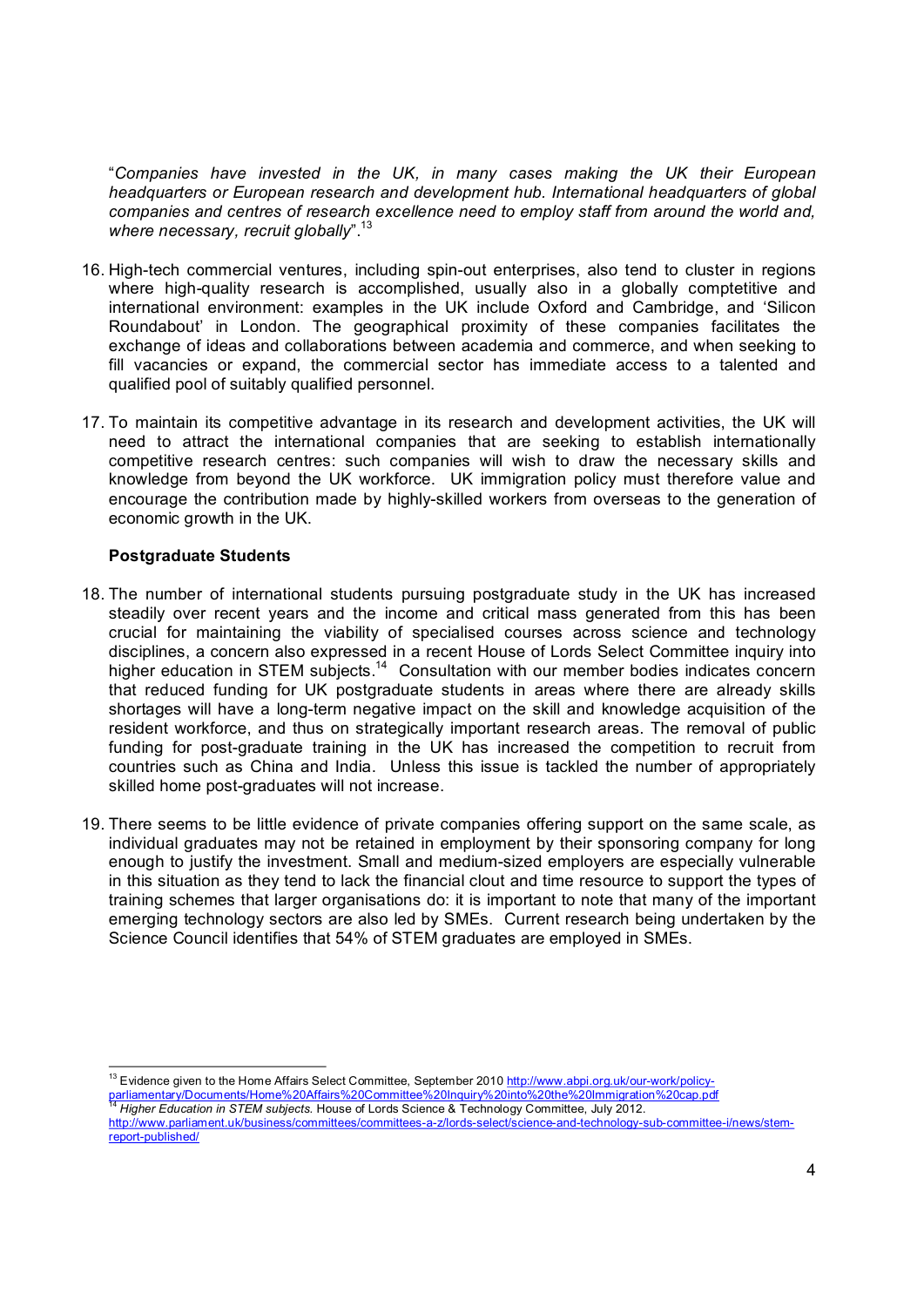## **The applicability of the MAC's shortage indicators to particular occupations or job titles**

- 20. The question of whether occupations that are on the shortage list should be automatically removed after two years will not address the underlying difficulty of correctly identifying shortage occupations. The current mismatch between labour market analysis and skills terminology has led to misconceptions regarding the employment destinations of STEM graduates and there is a need to develop a better understanding of the different roles and skills for scientists that are currently required, and will be required, in the various employment sectors. Most current labour market information and surveys classify by core science discipline, education level or employment sectors. As the Science Council's workforce research shows STEM skills area valuable across the entire economy, and often required in "hidden sectors" not normally considered STEM employers, such as food and drink or textiles. In such an environment where multi-disciplinarity is valued, it is increasingly difficult to pin-point exact occupations.
- 21. Many of the STEM occupations currently on the shortage list have been there for a number of years, indicating a deeper underlying problem with the UKs ability to attract, train and retain a resident workforce in these roles. For the UK to compete successfully in a global economy it is vital that detailed and up-to-date information and awareness of employment opportunities is readily available for students studying science, technology, engineering, and mathematics.

We would be happy to discuss further any of the issues outlined above.